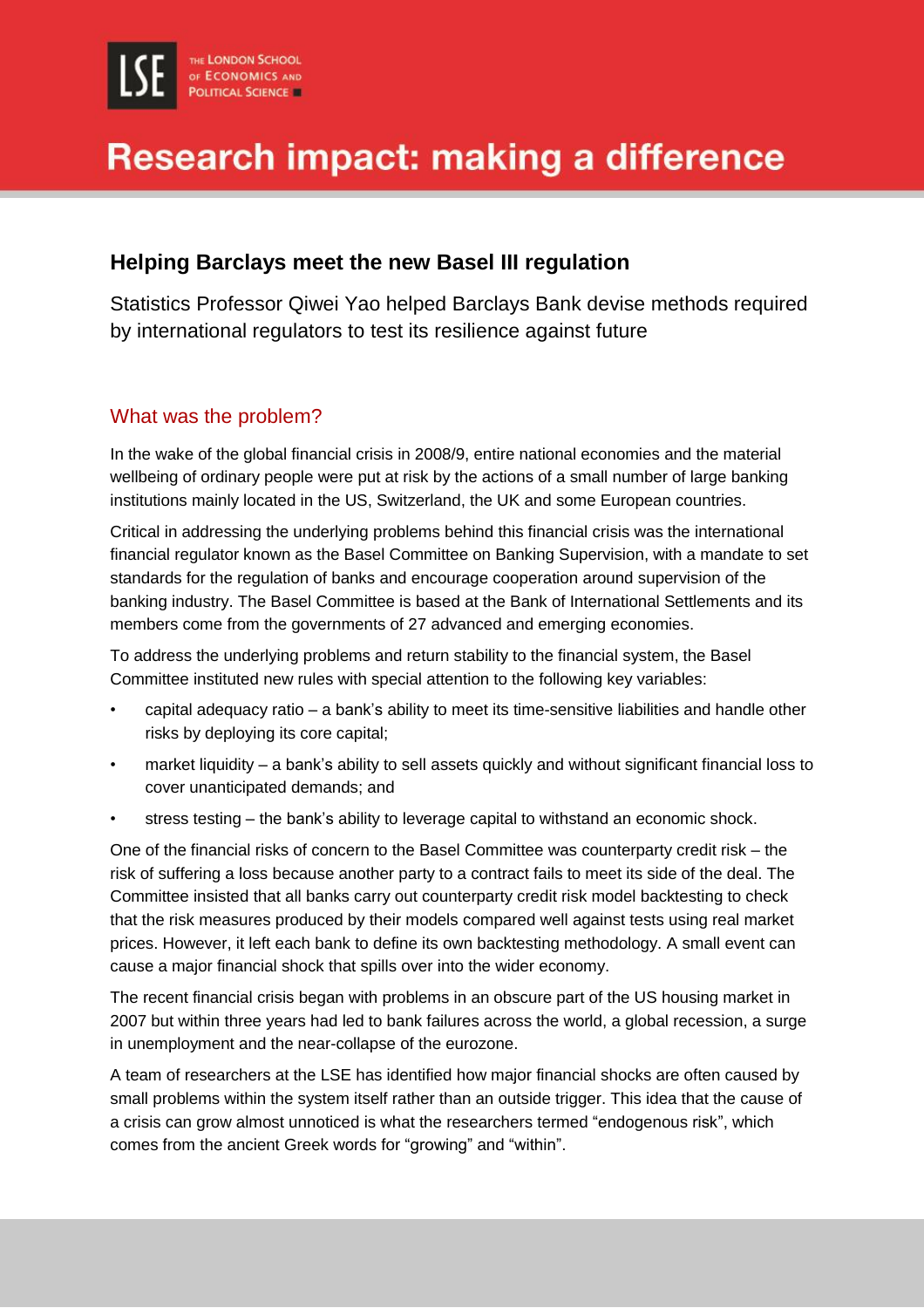# **Research impact: making a difference**

An example is the way that complex networks can accelerate and amplify the reverberation of shocks through the financial system, as in the case of high frequency trading in which price changes are transmitted to hundreds of markets within milliseconds.

Policymakers have been working hard at a national, regional and global level to prevent future crises. However the researchers found that regulations drawn up for this specific purpose can, perversely, become a channel for amplifying the problems and have precisely the opposite of the intended effect.

#### What did we do?

Prior to the crash LSE Professor of Statistics Qiwei Yao was working with researchers from other universities to develop technical forecasting tools and methods to assess the accuracy of the forecasts these tools produced.

His collaborators were two LSE visiting professors, Jianqing Fan, Frederick L. Moore Professor of Finance in the Department of Operations Research and Financial Engineering at Princeton University, and Peter Hall from the Department of Mathematics and Statistics at the University of Melbourne.

One of the technical forecasting tools they analysed was bootstrap calibration, or bootstrapping, which essentially involves combining a random sample of known statistics. With the help of a computer, thousands of bootstrap samples can be constructed in a relatively short time, enabling forecasters to derive a level of accuracy that would not otherwise be possible. They demonstrated that by using bootstrap calibration banks can conduct a substantially larger number of tests and achieve greater accuracy compared with other methods.

More recently Yao and others produced a new measure and statistical test to help select representative portfolios of assets for backtesting counterparty credit risks.

#### What happened?

Based on these research outputs, Barclays Bank PLC invited Yao to take part in its counterparty credit risk backtesting project, which was initiated in January 2012.

Yao proposed several key statistical methods that were used in the development of Barclays' backtesting methodology. These included an estimation method that looked at the extreme values of conditional distributions of risk against non-conditional distributions. This method could also be easily extended to test the sensitivity to

'His methodology was approved by Barclays' internal governance process and, from September 2013, was implemented as part of business operations at Barclays. Barclays' credit risk managers have since used the results of the methodology on a daily basis to control model risks.'